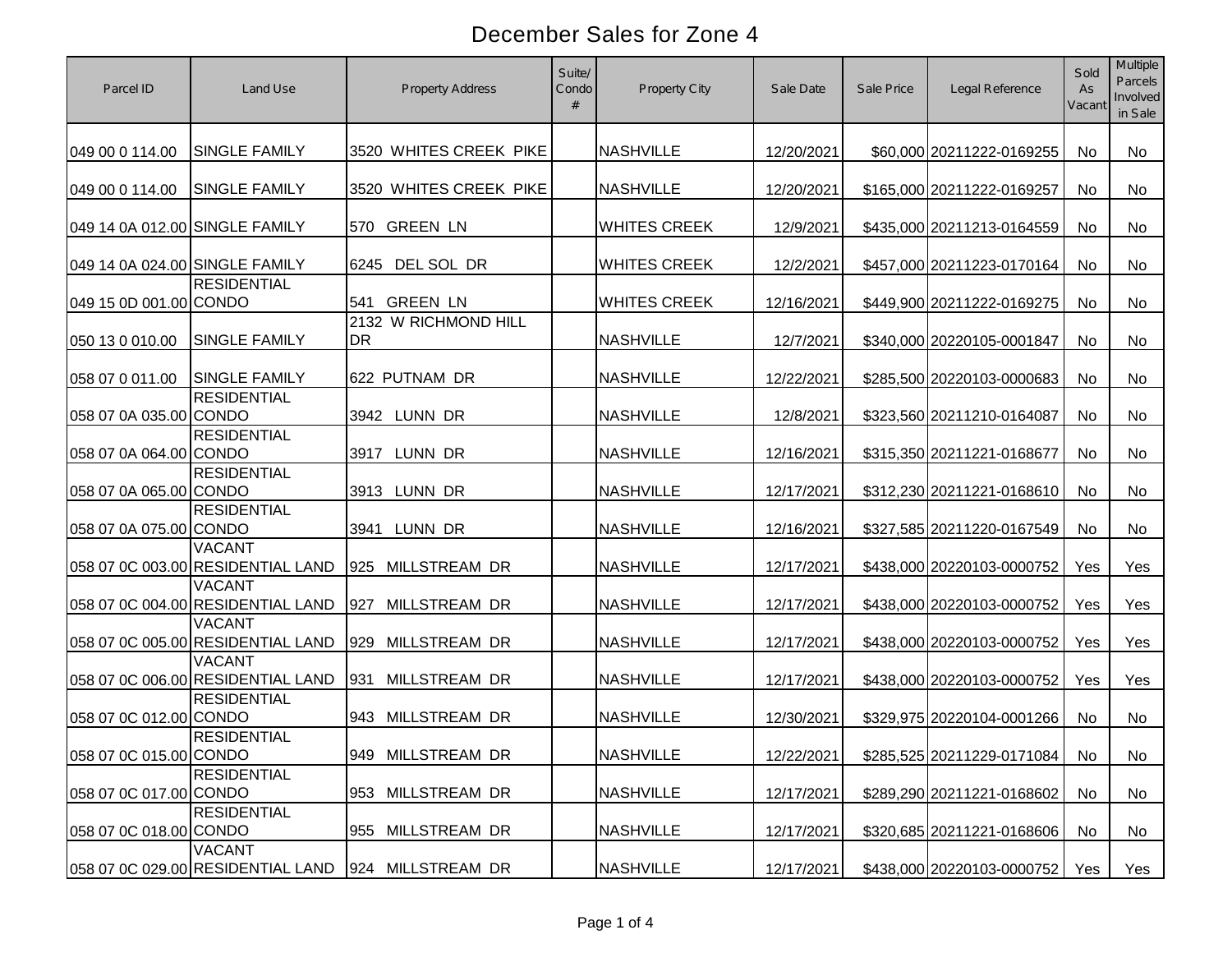| Parcel ID                      | Land Use                                           | Property Address                 | Suite/<br>Condo<br># | Property City    | Sale Date  | Sale Price | Legal Reference                         | Sold<br>As<br>Vacant | Multiple<br>Parcels<br>Involved<br>in Sale |
|--------------------------------|----------------------------------------------------|----------------------------------|----------------------|------------------|------------|------------|-----------------------------------------|----------------------|--------------------------------------------|
|                                | <b>VACANT</b><br>058 07 0C 030.00 RESIDENTIAL LAND | 926 MILLSTREAM DR                |                      | <b>NASHVILLE</b> | 12/17/2021 |            | \$438,000 20220103-0000752              | Yes                  | Yes                                        |
| 058 09 0A 211.00 SINGLE FAMILY |                                                    | 2561 JORDAN RIDGE DR             |                      | <b>NASHVILLE</b> | 12/17/2021 |            | \$2,284,940 20220112-0004170            | <b>No</b>            | Yes                                        |
| 058 10 0 007.00                | <b>SINGLE FAMILY</b>                               | 4325 W HAMILTON RD               |                      | <b>NASHVILLE</b> | 12/10/2021 |            | \$395,000 20211217-0167345              | No                   | No                                         |
| 058 10 0B 084.00 SINGLE FAMILY |                                                    | 2804 RED CLOVER CT               |                      | <b>NASHVILLE</b> | 12/3/2021  |            | \$415,000 20211209-0163034              | No                   | No                                         |
| 058 11 0 149.00                | <b>SINGLE FAMILY</b>                               | 657 PUTNAM DR                    |                      | <b>NASHVILLE</b> | 12/29/2021 |            | \$272,000 20220105-0001978              | <b>No</b>            | No                                         |
| 059 05 0 053.00                | <b>SINGLE FAMILY</b>                               | 4141 AMES DR                     |                      | <b>NASHVILLE</b> | 12/15/2021 |            | \$315,100 20211222-0169478              | <b>No</b>            | No                                         |
| 059 05 0 169.00                | <b>SINGLE FAMILY</b>                               | 4134 FARMVIEW DR                 |                      | <b>NASHVILLE</b> | 12/8/2021  |            | \$290,000 20211210-0164007              | No                   | No                                         |
| 059 10 0 073.00                | <b>SINGLE FAMILY</b>                               | 737 ROWAN DR                     |                      | <b>NASHVILLE</b> | 12/10/2021 |            | \$284,000 20211217-0167256              | <b>No</b>            | <b>No</b>                                  |
| 059 10 0 186.00                | <b>SINGLE FAMILY</b>                               | 3821 DUBOIS DR                   |                      | <b>NASHVILLE</b> | 12/29/2021 |            | \$265,000 20220103-0000543              | No                   | No                                         |
| 059 10 0 219.00                | <b>SINGLE FAMILY</b>                               | 3955 CROUCH DR                   |                      | <b>NASHVILLE</b> | 12/30/2021 |            | \$224,900 20220113-0004746              | <b>No</b>            | No                                         |
| 059 12 0 001.00                | <b>SINGLE FAMILY</b>                               | 2754 OLD MATTHEWS RD             |                      | <b>NASHVILLE</b> | 12/30/2021 |            | \$240,000 20220105-0002230              | <b>No</b>            | <b>No</b>                                  |
| 059 12 0 025.00                | <b>DUPLEX</b>                                      | 2528 HIGHLAND TRACE<br><b>DR</b> |                      | <b>NASHVILLE</b> | 12/17/2021 |            | \$250,000 20220104-0000848              | <b>No</b>            | <b>No</b>                                  |
| 059 13 0 044.00                | <b>SINGLE FAMILY</b>                               | 3233 HUMMINGBIRD DR              |                      | <b>NASHVILLE</b> | 12/31/2021 |            | \$125,000 20220110-0002864              | <b>No</b>            | <b>No</b>                                  |
| 059 13 0 081.00                | <b>SINGLE FAMILY</b>                               | 3905 TUCKER RD                   |                      | <b>NASHVILLE</b> | 12/10/2021 |            | \$240,009 20211217-0167348              | <b>No</b>            | <b>No</b>                                  |
| 059 14 0 073.00                | <b>SINGLE FAMILY</b>                               | 752 MOORMANS ARM RD              |                      | <b>NASHVILLE</b> | 12/17/2021 |            | \$210,000 20211222-0169241              | <b>No</b>            | No                                         |
| 059 14 0 123.00                | <b>SINGLE FAMILY</b>                               | 3820 ATWELL DR                   |                      | <b>NASHVILLE</b> | 12/30/2021 |            | \$250,100 20220113-0005007              | <b>No</b>            | No                                         |
| 059 15 0A 007.00 SINGLE FAMILY |                                                    | 3068 CHATEAU VALLEY<br>DR        |                      | <b>NASHVILLE</b> |            |            | 12/17/2021 \$2,284,940 20220112-0004170 | No                   | Yes                                        |
| 059 16 0 186.00                | <b>SINGLE FAMILY</b>                               | 2841 OLD MATTHEWS RD             |                      | <b>NASHVILLE</b> | 12/7/2021  |            | \$325,000 20211207-0162438              | No                   | No                                         |
| 060 13 0 044.00                | <b>SINGLE FAMILY</b>                               | 438 HAYNIE AVE                   |                      | <b>NASHVILLE</b> | 12/28/2021 |            | \$150,000 20211230-0171709              | No                   | No                                         |
| 060 13 0 195.00                | <b>DUPLEX</b>                                      | 2689 OLD MATTHEWS RD             |                      | <b>NASHVILLE</b> | 12/20/2021 |            | \$390,000 20220110-0002825              | No                   | No                                         |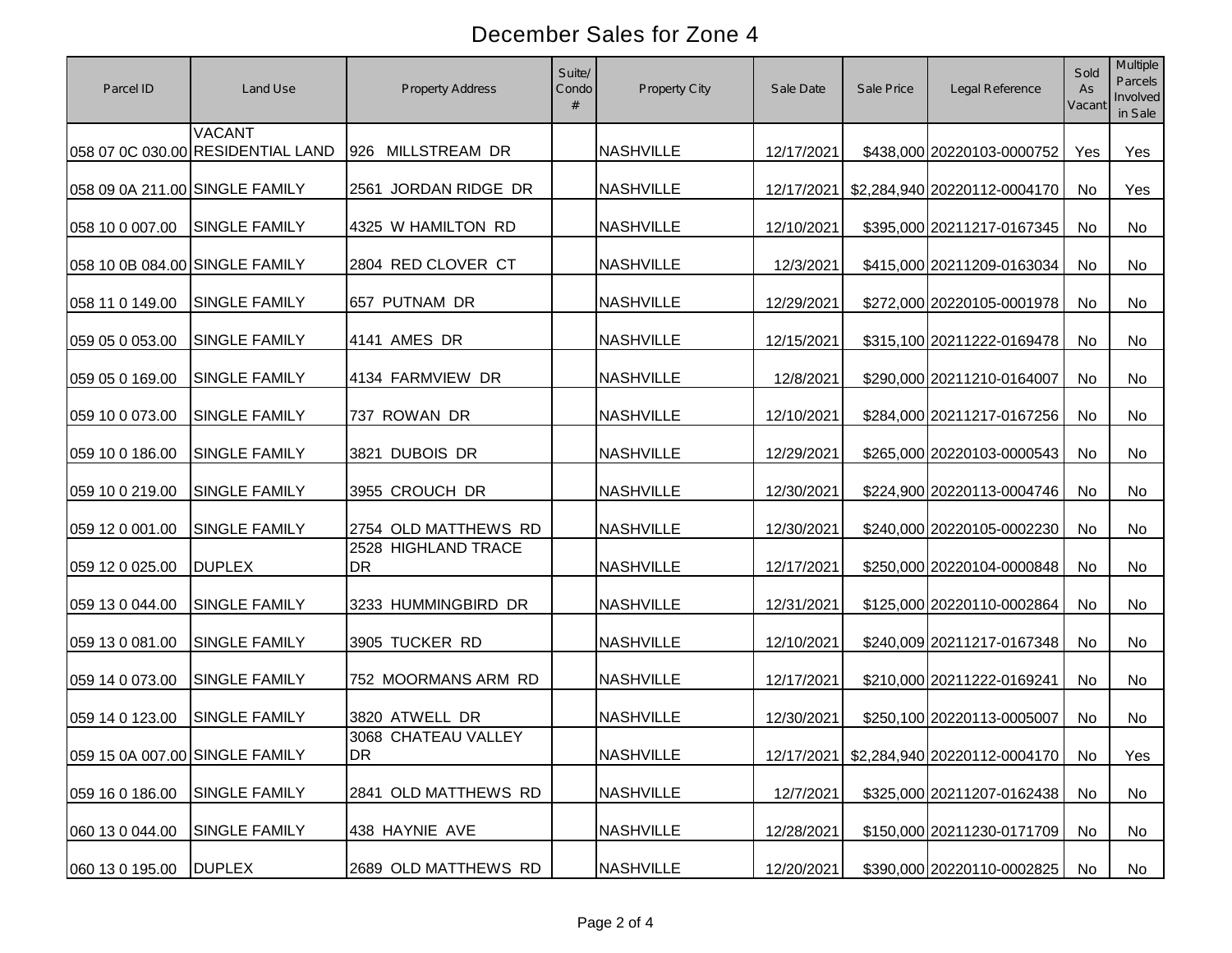| Parcel ID                     | Land Use                                           | <b>Property Address</b>         | Suite/<br>Condo<br># | Property City    | Sale Date  | Sale Price | Legal Reference                         | Sold<br>As<br>Vacant | <b>Multiple</b><br>Parcels<br>Involved<br>in Sale |
|-------------------------------|----------------------------------------------------|---------------------------------|----------------------|------------------|------------|------------|-----------------------------------------|----------------------|---------------------------------------------------|
| 060 13 0 205.00               | <b>SINGLE FAMILY</b>                               | 2655 OLD MATTHEWS RD            |                      | <b>NASHVILLE</b> | 12/16/2021 |            | \$225,350 20211228-0170402              | <b>No</b>            | <b>No</b>                                         |
| 069 02 0 005.00               | <b>SINGLE FAMILY</b>                               | 3923 DRAKES BRANCH<br><b>RD</b> |                      | <b>NASHVILLE</b> | 12/20/2021 |            | \$615,000 20211228-0170599              | No                   | No                                                |
| 069 06 0 002.00               | <b>SINGLE FAMILY</b>                               | 4314 ASHLAND CITY HWY           |                      | <b>NASHVILLE</b> | 12/7/2021  |            | \$260,000 20211214-0165401              | No                   | No                                                |
| 069 06 0 002.00               | <b>SINGLE FAMILY</b>                               | 4314 ASHLAND CITY HWY           |                      | <b>NASHVILLE</b> | 12/8/2021  |            | \$262,500 20211214-0165402              | No                   | No                                                |
| 069 12 0 039.00               | <b>SINGLE FAMILY</b>                               | 2113 COURTNEY AVE               |                      | <b>NASHVILLE</b> | 12/17/2021 |            | \$125,000 20211222-0168848              | No                   | No                                                |
| 070 03 0 009.00               | <b>SINGLE FAMILY</b>                               | 2516 SHREEVE LN                 |                      | <b>NASHVILLE</b> | 12/10/2021 |            | \$100,000 20211214-0165396              | No                   | No                                                |
| 070 04 0 118.00               | <b>VACANT</b><br><b>RESIDENTIAL LAND</b>           | 0 WHITES CREEK PIKE             |                      | <b>NASHVILLE</b> | 12/29/2021 |            | \$93,250 20220105-0001846               | Yes                  | No                                                |
| 070 04 0 212.00               | <b>SINGLE FAMILY</b>                               | 2313 ILOLO ST                   |                      | <b>NASHVILLE</b> | 12/30/2021 |            | \$525,000 20220110-0002895              | No                   | No                                                |
| 070 05 0 051.00               | <b>VACANT</b><br><b>RESIDENTIAL LAND</b>           | 0 ALPINE PARK BLVD              |                      | <b>NASHVILLE</b> | 12/20/2021 |            | \$1,200,000 20211229-0171380            | Yes                  | Yes                                               |
| 070 05 0 052.00               | <b>DUPLEX</b>                                      | 3217 ALPINE PARK BLVD           |                      | <b>NASHVILLE</b> |            |            | 12/20/2021 \$1,200,000 20211229-0171380 | No                   | Yes                                               |
| 070 05 0 053.00               | <b>TRANSMITTING</b><br><b>TOWERS</b>               | 0 ALPINE PARK BLVD              |                      | <b>NASHVILLE</b> | 12/20/2021 |            | \$1,200,000 20211229-0171380            | Yes                  | Yes                                               |
| 070 07 0E 006.00 CONDO        | <b>RESIDENTIAL</b>                                 | 902 B YOUNGS LN                 |                      | <b>NASHVILLE</b> | 12/2/2021  |            | \$575,000 20211206-0161281              | No                   | No                                                |
| 070 07 0P 023.00 CONDO        | <b>RESIDENTIAL</b>                                 | 970 I YOUNGS LN                 |                      | <b>NASHVILLE</b> | 12/16/2021 |            | \$730,000 20211220-0168034              | No                   | No                                                |
|                               | <b>VACANT</b><br>070 07 0T 001.00 RESIDENTIAL LAND | 1005 A ALICE ST                 |                      | <b>NASHVILLE</b> | 12/8/2021  |            | \$1,300,000 20211216-0166589            | <b>No</b>            | Yes                                               |
|                               | <b>VACANT</b><br>070 07 0T 002.00 RESIDENTIAL LAND | 1005 B ALICE ST                 |                      | <b>NASHVILLE</b> | 12/8/2021  |            | \$1,300,000 20211216-0166589            | <b>No</b>            | Yes                                               |
| 070 09 0R 002.00 CONDO        | <b>RESIDENTIAL</b>                                 | 3108 B CURTIS ST                |                      | <b>NASHVILLE</b> | 12/15/2021 |            | \$640,500 20211223-0170066              | <b>No</b>            | No                                                |
| 071 05 0 133.00 SINGLE FAMILY |                                                    | 528 MEADE AVE                   |                      | <b>NASHVILLE</b> | 12/15/2021 |            | \$649,900 20211217-0167135              | No                   | No                                                |
| 071 05 0 293.00               | <b>SINGLE FAMILY</b>                               | 530 MEADE AVE                   |                      | <b>NASHVILLE</b> | 12/15/2021 |            | \$549,900 20211228-0170479              | No                   | No                                                |
| 080 04 0 024.00               | <b>VACANT</b><br><b>RESIDENTIAL LAND</b>           | 1717 C COUNTY HOSPITAL<br>IRD.  |                      | <b>NASHVILLE</b> | 12/10/2021 |            | \$60,000 20211223-0169712               | Yes                  | No                                                |
| 080 04 0 086.00               | <b>SINGLE FAMILY</b>                               | 1707 RIVER DR                   |                      | <b>NASHVILLE</b> | 12/22/2021 |            | \$215,000 20211228-0170785              | No                   | No                                                |